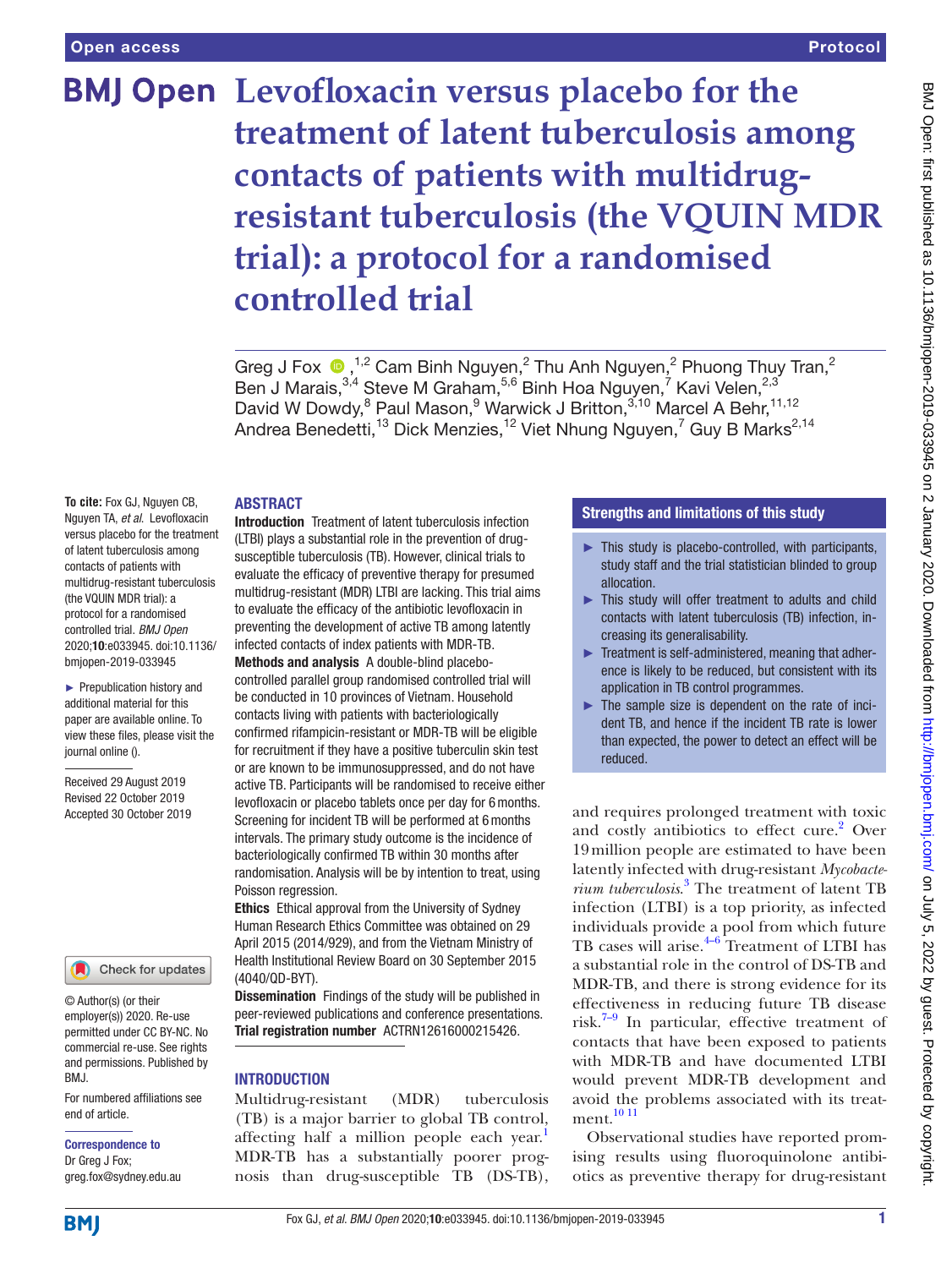LTBI.<sup>12-15</sup> Consequently, recent WHO guidelines for treatment of LTBI recommend the use of fluoroquino-lones to treat infected contacts of patients with MDR-TB.<sup>[7](#page-7-4)</sup> However, no randomised studies have evaluated the efficacy of LTBI treatment following household exposure to an infectious MDR-TB case.

Levofloxacin is a third-generation fluoroquinolone antibiotic that is a core drug within the standard regimen recommended to treat MDR-TB.<sup>16</sup> The drug inhibits DNA gyrase, an enzyme that is essential for bacterial replication, and has both bactericidal and sterilising action against *M. tuberculosis*. [17](#page-7-8) Levofloxacin is well-tolerated, and has been widely used to treat other infectious diseases for up to 2weeks. However, some studies of longer-term therapy have shown a significant incidence of musculo-skeletal complications.<sup>[18](#page-7-9)</sup> Hence, while levofloxacin holds considerable promise for the treatment of drug-resistant LTBI, the efficacy and tolerability of prolonged fluoroquinolone therapy remain uncertain in the absence of randomised trial data.

The primary objective of this study will be to determine the efficacy of a 6-month regimen of levofloxacin in preventing the development of TB in infected household contacts of infectious MDR-TB patients. Secondary objectives are listed in [online supplementary file 1.](https://dx.doi.org/10.1136/bmjopen-2019-033945) These aims will be addressed by conducting a phase III clinical trial in TB-infected contacts of patients with MDR-TB recruited at clinics in Vietnam.

## Methods and analysis Study design

This is a double-blind parallel group randomised controlled trial. Participants in the intervention group will be given 6 months of self-administered oral levofloxacin once per day, while those in the control group will receive 6 months of self-administered placebo once per day. In both groups, participants will attend the clinic for assessment once monthly during the treatment phase. All participants will be followed for a total of 30 months after randomisation for the development of incident TB disease. The trial design is summarised in [figure](#page-1-0) 1.

<span id="page-1-0"></span>

# **Setting**

This study will be conducted in Vietnam, a lower-middle income country of 96million people in Southeast Asia. The country ranks among the high-prevalence countries for both TB and MDR-TB, and has a low population prevalence of HIV.<sup>1</sup> Participants will be recruited in 10 provinces: Hanoi, Ho Chi Minh City, Can Tho, Da Nang, Quang Nam, Thanh Hoa, Khanh Hoa, An Giang, Tien Giang and Nam Dinh. These provinces include the provinces with the highest numbers of MDR-TB cases, comprising rural and urban sites throughout the northern, central and southern regions of Vietnam. Study sites will be clinics participating in the public Programmatic Management of Drug-Resistant TB Program, managed by the Vietnam National TB Program.

# Study population and eligibility criteria

The study population will comprise household contacts of any age, living with a bacteriologically confirmed pulmonary MDR-TB index patient. Pulmonary MDR-TB is defined as the presence of sputum that is (a) acid-fast bacilli positive on smear microscopy, or positive for *M. tuberculosis* on culture or PCR using GeneXpert MTB/ RIF (Xpert) and (b) rifampicin resistant (RR) on PCR (Xpert) or resistant to both rifampicin and isoniazid on phenotypic or genotypic drug susceptibility testing (DST).

# Eligibility of index patients

Consecutive index patients with bacteriologically confirmed pulmonary MDR-TB will be invited to enrol at participating clinics. If more than one index TB patient is identified within the same household, then the patient who has the earlier date of diagnosis will be considered as the index patient. A screening register will record the age and gender of consecutive eligible index patients who are approached to participate, enabling the representativeness of participants to be assessed. Index patients will be asked to invite their household contacts to attend the clinic for evaluation.

# Eligibility of household contacts

Household contacts are defined as people living within the same household as the index case during the preceding 3months, having shared the living space for at least one night per week.<sup>[19](#page-7-10)</sup> Household contacts be asked to provide written informed consent. Parents will provide consent for children under 15 years. [Table](#page-2-0) 1 lists the detailed eligibility criteria for randomisation. Eligible household contacts require evidence of latent TB infection, without the presence of active disease.

Latent TB infection is defined as a tuberculin skin test (TST) of 10mm or greater at the first reading, or TST conversion, defined as an increase of 6mm or greater between the first and second reading, plus a second TST size of at least 10mm. A second TST will only be performed in contacts in whom the initial TST result is negative (<10mm), and who have no evidence of active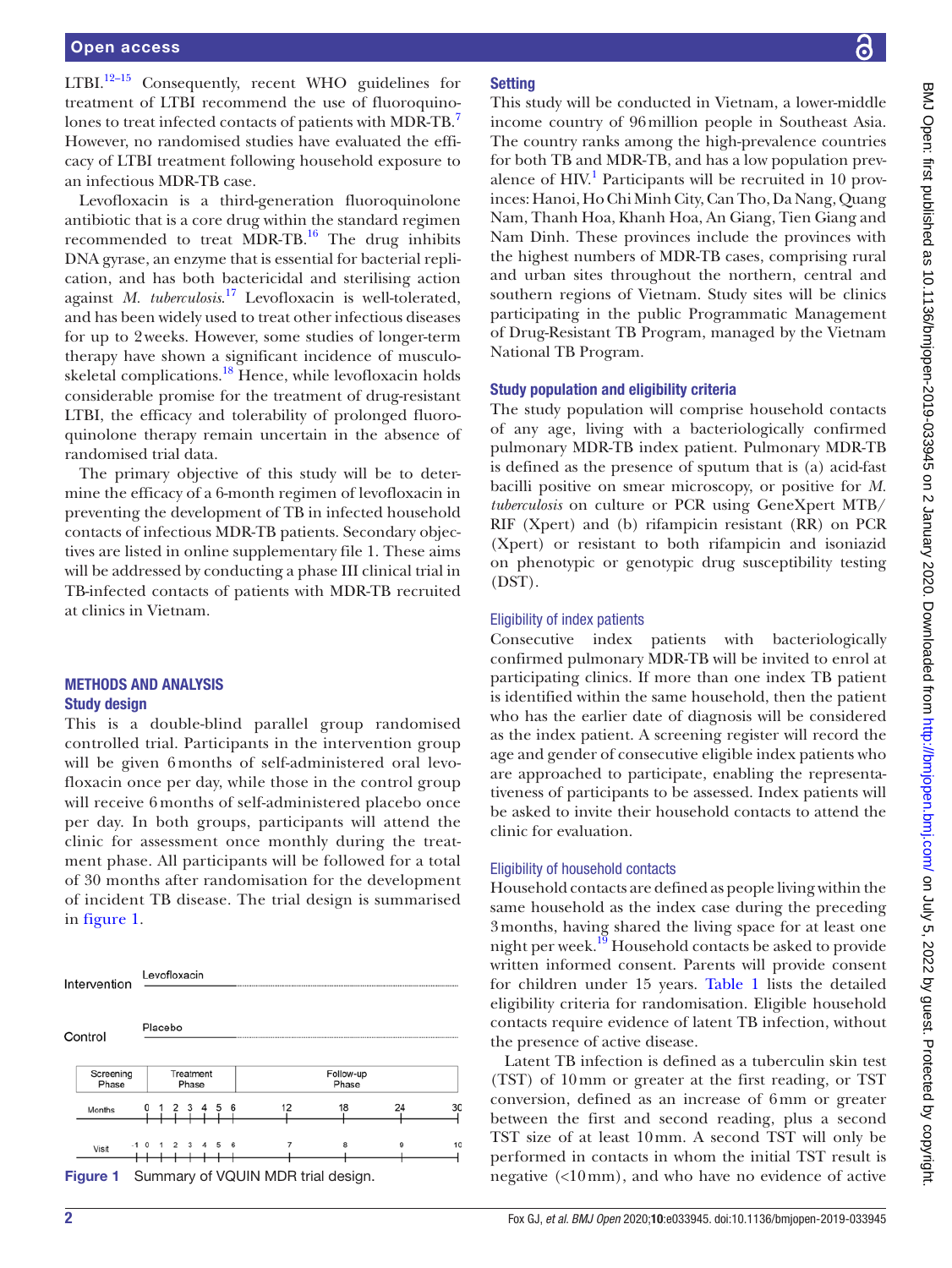<span id="page-2-0"></span>

| Eligibility criteria for randomisation<br>Table 1                                                                                                                                                                                                                                                                                                                                                                                                                                    |                                                                                                                                                                                                                                                                                                                                                                                                                                                                                                                                                                                                                                                                                                                                                                                                                                                                                                                                                                                                                                                                                                                                                                                                                                                                                                                                                                              |
|--------------------------------------------------------------------------------------------------------------------------------------------------------------------------------------------------------------------------------------------------------------------------------------------------------------------------------------------------------------------------------------------------------------------------------------------------------------------------------------|------------------------------------------------------------------------------------------------------------------------------------------------------------------------------------------------------------------------------------------------------------------------------------------------------------------------------------------------------------------------------------------------------------------------------------------------------------------------------------------------------------------------------------------------------------------------------------------------------------------------------------------------------------------------------------------------------------------------------------------------------------------------------------------------------------------------------------------------------------------------------------------------------------------------------------------------------------------------------------------------------------------------------------------------------------------------------------------------------------------------------------------------------------------------------------------------------------------------------------------------------------------------------------------------------------------------------------------------------------------------------|
| <b>Inclusion criteria</b>                                                                                                                                                                                                                                                                                                                                                                                                                                                            | <b>Exclusion criteria</b>                                                                                                                                                                                                                                                                                                                                                                                                                                                                                                                                                                                                                                                                                                                                                                                                                                                                                                                                                                                                                                                                                                                                                                                                                                                                                                                                                    |
| $\blacktriangleright$ Aged $\geq$ 15 years<br>TST positive (a size of 10 mm or greater at first reading);<br>OR<br>Any TST size if known to be HIV positive or severely<br>malnourished;<br>OR<br>► New TST conversion on the second reading, defined as:<br>$\blacktriangleright$ If the first test was $<$ 5 mm<br>a size of 10 mm or greater at second reading; OR<br>$\blacktriangleright$ If the first test was 5-9 mm:<br>An increase of 6 mm or greater at the second reading | A diagnosis of current active TB disease made during initial<br>assessment<br>$\blacktriangleright$ Known to be pregnant <sup>*</sup><br>$\blacktriangleright$ Unable to take oral medication<br>$\triangleright$ Body weight <3 kg<br>► Unwilling or unable to participate in follow-up for 30 months<br>$\blacktriangleright$ Currently breast feeding*<br>▶ Known allergy to fluoroquinolone antibiotics, or history of<br>severe tendinopathy related to fluoroquinolones<br>• Currently taking another medication reported to increase the<br>cardiac QT interval (eg, amiodarone, sotalol, disopyramide,<br>quinidine, procainamide, terfenadine)<br>Documented previous treatment for MDR-TB<br>Documented treatment with antibiotics that are active against<br>MDR-TB in the previous month (including fluoroquinolones)<br>▶ Prior severe blistering reaction to tuberculin<br>End-stage liver failure (class Child-Pugh C)<br>Dialysis-dependent chronic kidney disease<br>A baseline liver function test (AST, ALT or ALP) more than<br>three times the upper limit of normal<br>Kidney tests show end-stage kidney disease (defined as an<br>EGFR $<$ 20 mL/min)<br>The platelet count is $<$ 50 $\times$ 10 <sup>9</sup> cells/L<br>For adults aged 15 and above only:<br>▶ Baseline ECG shows the QT segment (corrected for the R-R<br>interval) is $>450$ ms |

\*Women who are pregnant may be randomised after they have delivered and finished breast feeding. Women of childbearing age will be offered a urinary pregnancy test, though this will not be required as a condition of randomisation.

†¶Initial assessment for active TB disease: At the time of enrolment, contacts aged ≥15 years will be assessed for active disease, includingclinical assessment (including history and physical examination), plain chest radiograph and sputum microbiology (testing with Xpert, regardless of symptoms). This will be performed on: (a) all contacts aged 15 and above who are eligible to be randomized, and who are able to produce a sputum sample, and (b) all subjects aged 5 and above suspected to have TB ALP, alkaline phosphatase; ALT, alanine transaminase; AST, aspartate aminotransferase; EGFR, estimated glomerular filtration rate; MDR-TB, multidrug-resistant tuberculosis;  $\textsf{QT}_\circ$ , corrected QT segment; TB, tuberculosis; TST, tuberculin skin test.

TB at the time of enrolment. For those requiring a second TST, the test will be performed after at least 8 weeks, to account for the long TST conversion window.

Baseline screening to exclude co-prevalent TB will comprise clinical assessment, chest radiography and sputum Xpert MTB/Rif (Xpert). In the presence of clinical, radiographic or Xpert-based evidence of possible TB, two additional expectorated sputum samples will be sent for both smear and liquid cultures. The decision to randomise participants will be delayed until the 8-week culture results are available. If the culture is negative, a repeat chest radiograph will be performed prior to randomisation to exclude incident TB.

Household contacts with previously known HIV infection, or other comorbidities that would suggest a compromised immune system, will be eligible for randomisation regardless of TST size—once active TB has been excluded. Pregnant women will be eligible for randomisation after they deliver and complete breast feeding.

# Recruitment of child contacts

Child contacts are defined as those aged under 15 years of age. During an initial 12-month period, only adults aged 15 years and above will be randomised. If the prevalence of severe adverse events in adults is determined to be acceptably low by the Institutional Review Board of the Vietnam Ministry of Health, children will then be eligible to enrol. Until children become eligible for randomisation, those with LTBI will be offered serial chest radiograph and clinical surveillance for incident TB at 6 months intervals over 30 months of follow-up.

## Baseline assessment prior to randomisation

Enrolled adult contacts will submit blood samples for the following tests prior to randomisation: complete blood count, liver function, kidney function tests, random blood sugar and a 12-lead ECG. Weight and height will be measured. Children who are being considered for randomisation will submit blood for baseline liver function tests (AST and ALT), full blood count and kidney function tests.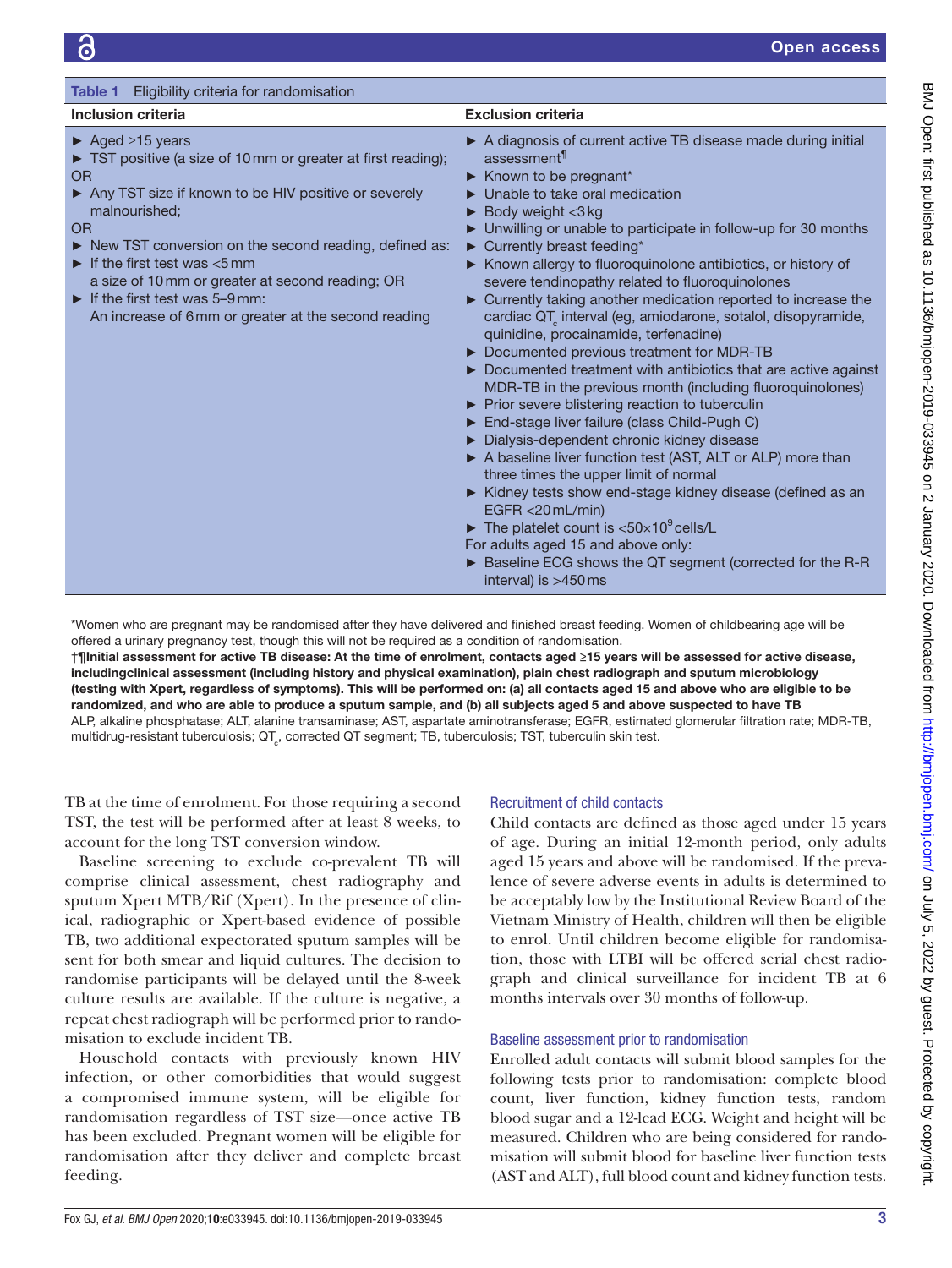## Randomisation

The unit of randomisation will be individual household contacts. In households where two or more contacts are randomised within a 90-day period, all contacts in that household will be allocated to the same treatment group as the first contact in order to minimise a contamination effect. If additional contacts are enrolled 91 days or more after the first contact is enrolled, they will be randomised separately.

A stratified permuted block design will be used to perform randomisation, with varying block sizes (4–12 subjects). Block size will not be disclosed to study personnel, to minimise their likelihood of being able to predict the next randomisation assignment in the series. Separate randomisation lists will be generated by the trial statistician for each province to ensure balanced treatment group assignment. Randomisation will be performed through a web-based database.

## **Blinding**

Participants and research staff will remain blinded to the identity of the study drug throughout the study. An indistinguishable placebo will be provided to those in the control group. A randomisation code will be provided to pharmacists dispensing the study drug at each site, allowing them to remain blinded to group allocation. The study drugs will be labelled and segregated such that the active drug and placebo are de-identified. Pharmacists, independent of the research staff, will perform dispensing of the study medication. The trial statistician will remain blinded to group allocation until the completion of the analysis. In case of a medical emergency, a clinician treating the study participant may submit a request for unblinding to a person independent of the study team. In this situation, group allocation will remain confidential and restricted to the managing clinician.

## Intervention

The intervention comprises 180 doses of self-administered oral levofloxacin once per day, or an indistinguishable placebo. Tablets will be distributed once every 4weeks by study staff, with a pill count performed at each visit.

The dosing range for levofloxacin will be 10–15mg/ kg/day for adults, and  $15-20$  $15-20$  mg/kg/day for children.<sup>2</sup> Two strengths of tablets will be used: 500and 750mg. The full dosing schema is shown in [table](#page-3-0) 2. For children in weight band 10–24.9kg, tablets of 500 and 750mg will be split into two equal halves using a pill splitter. For children in weight band 3–9.9kg, tablets may be crushed and mixed with drinking water and the appropriate weight-based dose administered. If subjects have a serum creatinine above the normal range, then the creatinine clearance will be calculated. If the creatinine clearance is between 20 and  $49.9 \text{ mL/min} / 1.73 \text{ m}^2$ , then the dose will be adjusted to half that of the normal adult dose.<sup>21</sup>

# Evaluation during the treatment period

Household contacts will be assessed by study staff once in every month during the 6-month treatment period by research staff. At each visit, household contacts will be asked for symptoms of active TB disease and adverse events. At Months 1 and 2, blood will be collected from adult participants, with tests including liver and kidney function, and a random blood sugar in subjects known to be diabetic. In addition, an ECG will be performed at Month 1 visit to identify corrected QT segment  $(QT_c)$ prolongation among adult contacts, calculated according to the Fridericia formula. Children will have no routine blood tests or ECGs after the commencement of treatment, unless requested by the study clinician. Participants experiencing adverse events will be referred for a complete medical assessment by healthcare staff of the National TB Program. Adherence will be supported by phone contact every 2weeks between scheduled monthly clinic visits.

## Evaluation during the period after treatment

Participants will be asked to return for immediate review if they develop symptoms of TB during follow-up. Follow-up to assess for incident TB will be scheduled every 6months, for a total of 30 months (ie, at 6, 12, 18, 24 and 30 months) after randomisation. At scheduled follow-up visits, contacts will be invited to have a symptom screen and chest radiograph, regardless of whether

<span id="page-3-0"></span>

| Weight bands for levofloxacin and placebo<br>Table 2 |                                           |                                           |                                           |                 |  |
|------------------------------------------------------|-------------------------------------------|-------------------------------------------|-------------------------------------------|-----------------|--|
| Weight (kg)                                          | Levofloxacin or placebo<br>250 mg tablets | Levofloxacin or placebo<br>500 mg tablets | Levofloxacin or placebo<br>750 mg tablets | Daily dose (mg) |  |
| $3 - 5.9$                                            | 0.25 tablets                              |                                           |                                           | 62.5            |  |
| $6 - 9.9*$                                           | 0.5 tablets                               | 0.25 tablets*                             |                                           | 125             |  |
| $10 - 15.9$                                          | 1 tablet                                  | 0.5 tablet <sup>+</sup>                   | --                                        | 250             |  |
| $16 - 24.9$                                          | 1.5 tablets                               | --                                        | 0.5 tablets <sup><math>\pm</math></sup>   | 375             |  |
| 25.0-49.99                                           |                                           | 1 tablet                                  | $- -$                                     | 500             |  |
| 50 and above                                         |                                           |                                           | 1 tablet                                  | 750             |  |

\*If 250mg tablets are not available, 500mg tablets will be crushed and mixed with either (a) 10mL drinking water, with 2.5mL of the resulting mixture given to the child or (b) 5mL of drinking water, with 1.25mL of the resulting mixture given to the child. †If 250mg tablets are not available, 500mg tablets will be divided into two parts, using a pill cutter.

‡If 250mg tablets are not available, 750mg tablets will be divided into two, using a pill cutter.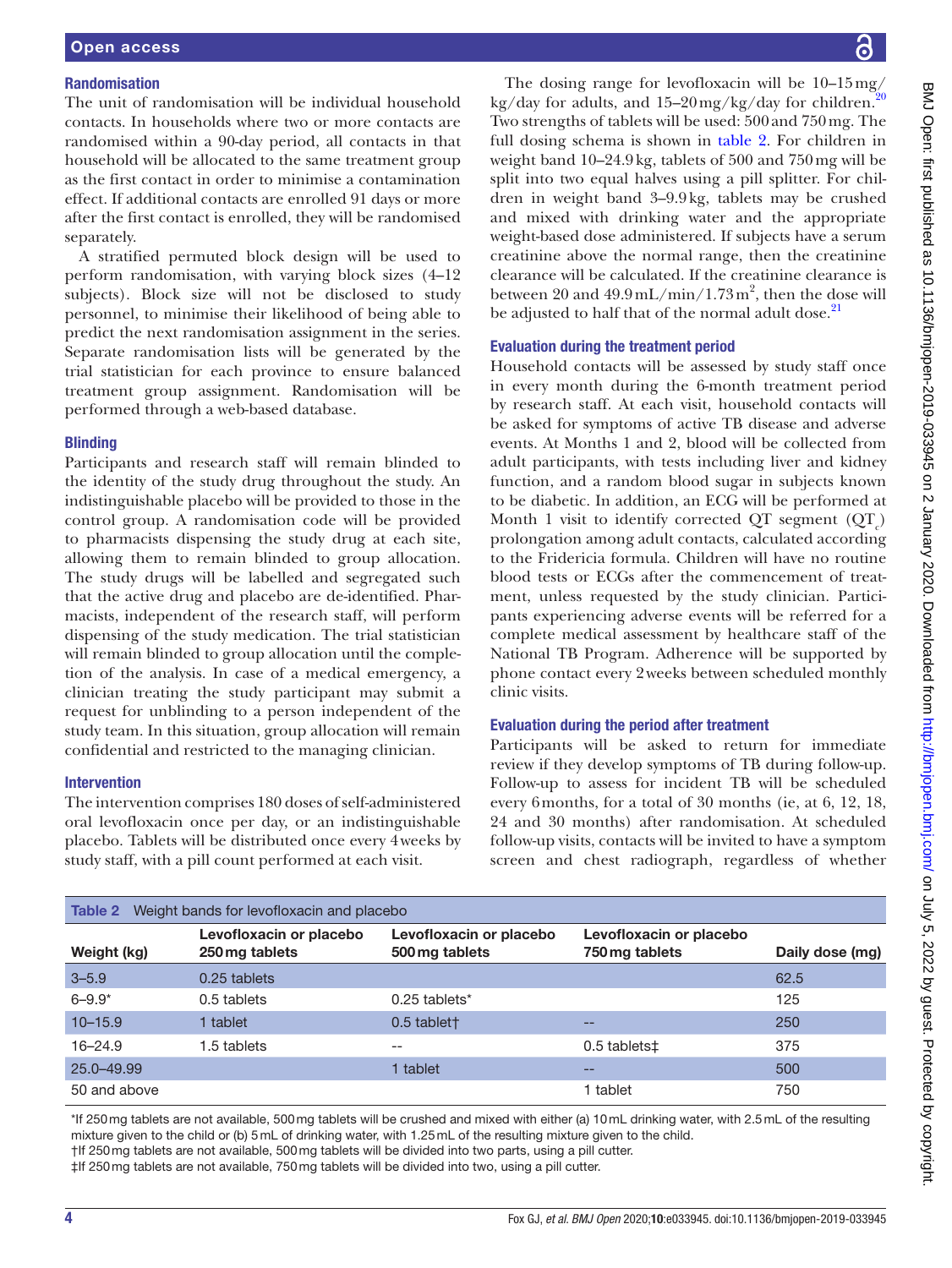symptoms are present. If contacts do not attend a scheduled appointment in person, they will be interviewed by telephone. In addition, at the conclusion of the 30-month follow-up, participants will be asked to produce a single sputum sample testing with Xpert MTB/RIF.

Additional follow-up interviews will be conducted by telephone at 9, 15, 21 and 27 months, to maintain a relationship with the study participant.

# Detection of incident TB

Participants with symptoms of TB, or new radiographic abnormalities consistent with TB, will be asked to submit three sputum samples (the first for Xpert, and the remaining samples split for two additional smears and two liquid cultures). Confirmatory testing for *M. tuberculosis* will be performed when the culture is positive. Phenotypic DST will be performed on *M. tuberculosis* cultures. Study participants diagnosed with TB during the follow-up period will be treated with a standardised regimen for MDR-TB if RR is detected, or a standard regimen for DS-TB if RR is not detected. Trial medical advisors will provide guidance to local healthcare workers regarding the management of participants. *M. tuberculosis* bacilli isolated from index patients will be archived at central laboratories to enable subsequent molecular comparison with the isolates from contacts who develop active TB. Participants developing an adverse event related to the study drug will receive ongoing care through the National Tuberculosis Program facilities.

## **Outcomes**

The primary outcome measure will be the incidence ratio of bacteriologically confirmed TB in the active levofloxacin group compared with the placebo control group. TB incidence will be measured from randomisation to end of follow-up, based on an intention-to-treat analysis.

Secondary outcome measures will include the following:

- 1. The incidence ratio of all forms of TB (bacteriologically confirmed or clinically probable) in the active levofloxacin group compared with the placebo control group.
- 2. The incidence ratio of all forms of TB (bacteriologically confirmed or clinically probable) in the active levofloxacin group compared with the placebo control group among subjects who completed therapy.
- 3. The incidence ratio of bacteriologically confirmed TB in the active levofloxacin group compared with the placebo control group; among contacts of MDR-TB patients with fluoroquinolone-susceptible disease, defined by phenotypic or genotypic testing of cultured isolates.
- 4. The proportion of participants in each group discontinuing treatment owing to adverse events.
- 5. The proportion of participants in each group completing the trial therapy.
- 6. The ratio of the incidence of grade 3, 4 or 5 adverse events in both groups occurring from the time of treat-

ment commencement to 21 days after the last dose of treatment.

- 7. The ratio of death from any cause (except for violent or accidental causes) among the active levofloxacin group compared with the placebo control group.
- 8. The proportion of contacts with incident TB with acquired fluoroquinolone resistance in comparison with bacterial isolates of the index case, in the active levofloxacin group compared with the placebo control group.
- 9. The cost-effectiveness of levofloxacin therapy, compared with no treatment, expressed in the total cost per disability-adjusted life year averted, under programmatic conditions.

Completion of therapy is defined as taking at least 144 doses of preventive therapy (at least 80% of doses) within 270 days after commencing therapy. Complete definitions of 'bacteriologically confirmed' and 'clinically probable' pulmonary and extrapulmonary TB are included in [online supplementary file 1.](https://dx.doi.org/10.1136/bmjopen-2019-033945)

Participants will be censored from follow-up at the first date at which one of the following occurs: (a) 134 weeks passes since the date of randomisation, (b) when a study endpoint of bacteriologically confirmed or clinical TB is reached, (c) on the date of death or (d) on the last date of documented communication between the contact and any healthcare worker or study staff member prior to the close of the trial.

## Sample size

Based on an earlier meta-analysis, we estimated that the cumulative incidence of TB among untreated MDR-TB contacts over a 2-year follow-up period will be  $3.0\%$ .<sup>[22 23](#page-7-13)</sup> We estimate that levofloxacin will reduce incident TB by 70% in the treatment group, based on mid-range estimates of isoniazid efficacy for LTBI in  $DS-TB<sup>24</sup>$  The prevalence of fluoroquinolone resistance among MDR-TB patients in Vietnam was measured as 17%, during the Fourth National Drug Resistance Survey conducted in  $2011.^{25}$  Hence, we will increase the sample size to allow for a subgroup analysis of those contacts of patients with MDR-TB that is susceptible to fluoroquinolones. We will allow for a 10% dropout rate. We assume alpha=0.05and the power to detect superiority is 80%.

The sample size will be inflated to allow for clustering. The design effect  $(1 + (m-1)*\rho)$ , where m is the size of the cluster and  $\rho$  is the ICC (intraclass correlation coefficient)) is estimated as 1.04 at the district level with 21 index cases recruited, and 1.07 at the level of the household with 2.1 contacts per index case recruited. This is based on a previous study among household contacts in Vietnam<sup>26</sup> where the ICCs at the district and household levels were estimated as 0.0018 and 0.0611, respectively. Thus, the overall design effect is 1.1. The prevalence of LTBI in household contacts of MDR-TB patients is expected to be at least  $60\%$ .<sup>[23](#page-7-17)</sup> Hence, the target sample size is 2006 randomised contacts. $27$  Based on an expected prevalence of infection of 60% among household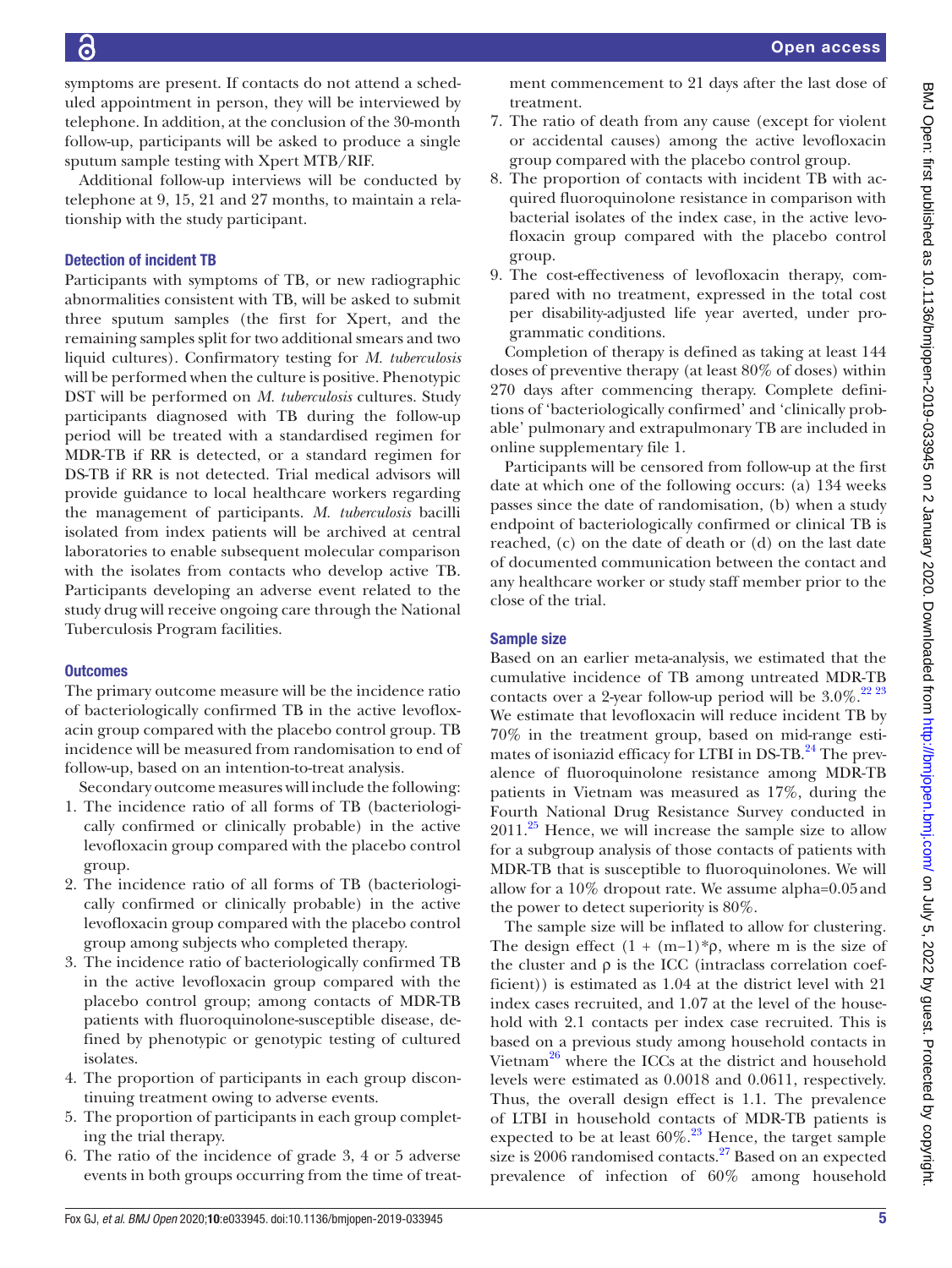contacts, we expect to screen a total of approximately 3344 contacts.

## Trial governance

The implementation of the trial will be overseen by a Trial Steering Committee. An Independent Data Monitoring Committee (IDMC) will be established to protect the validity and scientific credibility of the trial, and will be independent of the funding agency and study sponsor. The IDMC will review reported adverse events and monitor participant safety.

An Endpoint Review Panel (ERP), including adult and paediatric TB physicians, will adjudicate the diagnosis of all contacts with suspected or confirmed TB. The ERP will also classify and grade adverse events. The panel will consist of members who are distinct from, and independent of, the Trial Steering Committee, and will adjudicate the primary endpoint on the basis of documented clinical information about all contacts with suspected TB, blinded to the drug administered.

## Ethics and dissemination

## Ethical issues

Adults will provide written informed consent. A sample Participant Consent Form for adults is located in [online](https://dx.doi.org/10.1136/bmjopen-2019-033945) [supplementary file 2](https://dx.doi.org/10.1136/bmjopen-2019-033945). Children aged under 15 years will require written parental consent, and will be asked to give verbal assent. Research participants may voluntarily withdraw from the study for any reason. Written consent for ancillary studies, such as studies of levofloxacin pharmacokinetics and the effect of levofloxacin on the microbiome, will be provided separately. All records will remain confidential throughout the study. Study data will be stored on password-protected electronic devices. Written records will be stored securely in the District clinics and Provincial hospitals, at the National Lung Hospital or in other secure research facilities. Incentive payments of approximately US \$5 will be made to participants to compensate them for their time and travel expenses required to attend each visit.

# **Dissemination**

Study findings will be presented at international conferences and submitted for publication in an international peer-reviewed journal. The full protocol and statistical code for the primary analyses will be included as appendices accompanying the publication that presents the main trial results. Data from the study will be de-identified and available for subsequent analysis based on request to the investigators. Authorship will be determined based on the recommendations of the International Committee of Medical Journal Editors.<sup>28</sup> The SPIRIT Checklist for this protocol is located in [online supplementary file 3.](https://dx.doi.org/10.1136/bmjopen-2019-033945)

# Patient and public involvement

The trial was informed by patients' need for an effective preventive therapy for MDR LTBI, since randomised trial data are lacking. Patients were not involved in the design of the study. A summary of the main trial results will be

disseminated to study participants, via email or post, after the completion of the study.

## Data analysis

The proportion of participants reaching study endpoints will be expressed per 100 person-years of follow-up. The efficacy of levofloxacin will be assessed by comparing the cumulative incidence of bacteriologically confirmed TB among those randomised to the intervention group with the cumulative incidence among those randomised to the control group. The primary efficacy analysis will be by intention to treat. In this primary analysis, there will be no adjustment for baseline characteristics. We will use a marginal Poisson regression model estimated via a generalised estimating equation (GEE) to test the effect of treatment group allocation on the incidence ratio of TB. Follow-up time (the time from enrolment to censoring) will be included as an offset to account for differing lengths of follow-up depending on date of study entry. Models estimated via GEE will adjust inference (eg, CIs and p values) to account for correlation between subjects clustered by district and/or household and are robust to mis-specification of the correlation structure. We will use an exchangeable correlation structure and the empirical standard errors. On account of the expected low frequency of events in a single district or household, in sensitivity analyses we will ignore clustering.

A secondary modified intention-to-treat analyses will exclude household contacts of index patients who are incorrectly classified (eg, those in whom the index patient was positive for RR on GeneXpert, but phenotypically susceptible to rifampicin and/or isoniazid), and contacts who did not commence therapy on account of early withdrawal prior to treatment.

To estimate the incidence of acquired drug resistance among contacts taking therapy, we will use a Poisson marginal model estimated via GEE with outcome being drug-resistant TB, and using follow-up time as an offset. In other analyses, we will investigate predictors of acquired drug resistance by comparing subjects who develop drug-resistant TB with those who develop TB without acquired drug resistance via a marginal logistic regression model.

# Cost-effectiveness analyses

Costs for diagnosis and treatment will be estimated using questionnaires of staff, patients and contacts at provincial and district level healthcare facilities. Costs to be measured will include out-of-pocket expenses, overhead and facilities, costs of drugs and other consumables, human resource costs for the health system and lost wages for patients. Costs of the intervention will be assessed using a micro-costing approach, in which all costs are individually enumerated and converted to unit costs. We will estimate costs from both the health system and the patient perspective.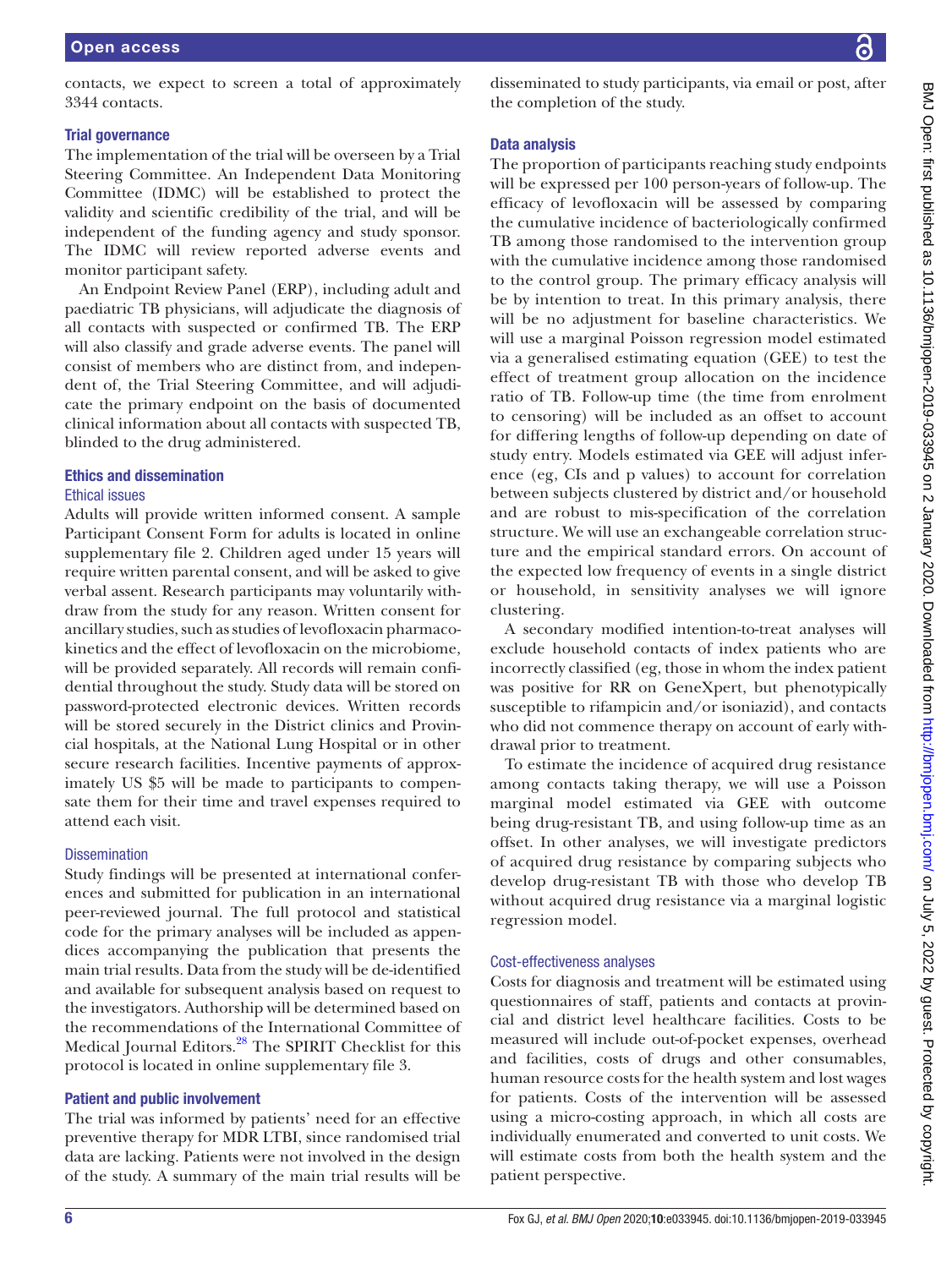#### Data management and quality control

Data will be recorded on paper forms at District clinics, and entered into a custom-designed online database by study staff. Chest radiographs will be read independently by two readers, including a member of the clinic and a study medical advisor. Where discrepancies are identified between the readings, a third reader will adjudicate between the first two readings. Quality control of laboratory testing will include routine structured quarterly monitoring visits by staff from the National Lung Hospital. Quality control processes are detailed in [online](https://dx.doi.org/10.1136/bmjopen-2019-033945) [supplementary file 1](https://dx.doi.org/10.1136/bmjopen-2019-033945). The investigators will have access to the final trial data set. Microbiological isolates collected from study participants, and blood samples collected for biomarker testing, will be stored for use in subsequent ancillary studies.

#### Evaluation and monitoring

Senior research staff will conduct internal monitoring and evaluation in each province at least every 6months to evaluate study performance. Monitoring visits will include checking participant consent forms, source data verification, protocol compliance and data quality. An external monitoring team will be appointed by the Trial Steering Committee to provide periodic external review of the conduct of the trial, in order to make recommendations to strengthen compliance with regulations.

#### **DISCUSSION**

Treatment of LTBI promises to reduce incident TB among close contacts of patients with pulmonary MDR-TB, thereby limiting transmission and reducing health system costs. Treatment trials among persons with DS-TB have demonstrated a  $60\% - 90\%$  reduction in incident TB,<sup>29</sup> and form the basis for national and international guidelines recommending their adoption among close contacts.[7](#page-7-4) However, existing evidence for LTBI treatment following MDR-TB exposure is limited.

Observational studies, performed in a range of highprevalence countries, indicate that fluoroquinolones hold considerable promise for preventing drug-resistant TB.[12](#page-7-6) A prospective cohort study in Micronesia showed that among 110 contacts of MDR-TB patients, given a 12-month directly observed course of a fluoroquinolone, with or without additional companion drugs (ethambutol and/or ethionamide), no cases of TB were identified during 12 months of follow-up.<sup>[14](#page-7-21)</sup> A South African study of 184 child contacts of MDR-TB patients also found very low rates of incident TB disease using a 6-month preventive therapy regimen that included a fluoroquinolone (ofloxacin).<sup>13</sup> Both studies reported low rates of adverse events and good tolerability. However, these studies lacked a control group and had mean follow-up periods of under 2years. In contrast, the present study will evaluate the effect of levofloxacin on microbiologically confirmed disease over a 30-month period in a placebo-controlled trial.

If levofloxacin is effective in reducing the incidence of TB in this population, further evaluation will determine its cost-effectiveness and acceptability to patients. Evaluating the acquisition of fluoroquinolone resistance and the adverse consequences of long-term fluoroquinolone use on the human microbiome will also be important. Additional companion studies are planned to evaluate these concerns.

#### **CONCLUSION**

The VQUIN MDR Trial addresses the call for randomised trials to assess prevention strategies among close contacts of infectious MDR-TB cases, in recent WHO Consolidated Guidelines for the programmatic management of LTBI.<sup>7</sup> The evidence arising from this study will be relevant to the management of infected contacts of patients with pulmonary MDR-TB in other settings, enabling national TB programmes to develop evidence-based responses to the growing threat posed by transmitted drug-resistant TB.

## Contact for Public and Scientific Queries

The contact for scientific and public queries is the Principal Investigator, Dr Greg J. Fox (greg.fox@sydney.edu. au). Rm 5216, Level 2 Medical Foundation Building K25, 92-94 Parramatta Road, The University of Sydney, NSW AUSTRALIA 2006.

#### **TRIAL STATUS**

Recruitment completed.

#### Author affiliations

<sup>1</sup> Central Clinical School, The University of Sydney Faculty of Medicine and Health, Sydney, New South Wales, Australia

<sup>2</sup>Woolcock Institute of Medical Research, Glebe, New South Wales, Australia <sup>3</sup>The University of Sydney Faculty of Medicine and Health, Sydney, New South Wales, Australia

<sup>4</sup>The University of Sydney Marie Bashir Institute for Infectious Diseases and Biosecurity, Sydney, New South Wales, Australia

5 Murdoch Childrens Research Institute, Parkville, Victoria, Australia

<sup>6</sup>Department of Paediatrics, The University of Melbourne, Melbourne, Victoria, Australia

<sup>7</sup>The National Lung Hospital, Hanoi, Vietnam

8 Department of Epidemiology, John Hopkins Bloomberg, Baltimore, Maryland, USA <sup>9</sup>Taronga Institute of Science and Learning, Taronga Conservation Society, Sydney, New South Wales, Australia

<sup>10</sup>Tuberculosis Research Program, The Centenary Institute of Cancer Medicine and Cell Biology, Sydney, New South Wales, Australia

<sup>11</sup>Department of Medicine, McGill University, Montreal, Quebec, Canada

<sup>12</sup>McGill International Tuberculosis Centre, McGill University, Montreal, Quebec, Canada

 $13$ Departments of Medicine and of Epidemiology, Biostatistics & Occupational Health, McGill University, Montreal, Quebec, Canada

<sup>14</sup>South Western Sydney Clinical School, University of New South Wales, Sydney, New South Wales, Australia

Contributors GJF wrote the proposal for this study that was awarded funding. GJF, CBN, TAN, BM, SG, BHN, DWD, WJB, MB, AB, DM, VNN and GBM made important intellectual contributions to the study protocol. GJF, CBN, TAN, BM, SG, BHN, DWD, WJB, MB, AB, DM, VNN and GBM contributed to the multiple revisions of this study